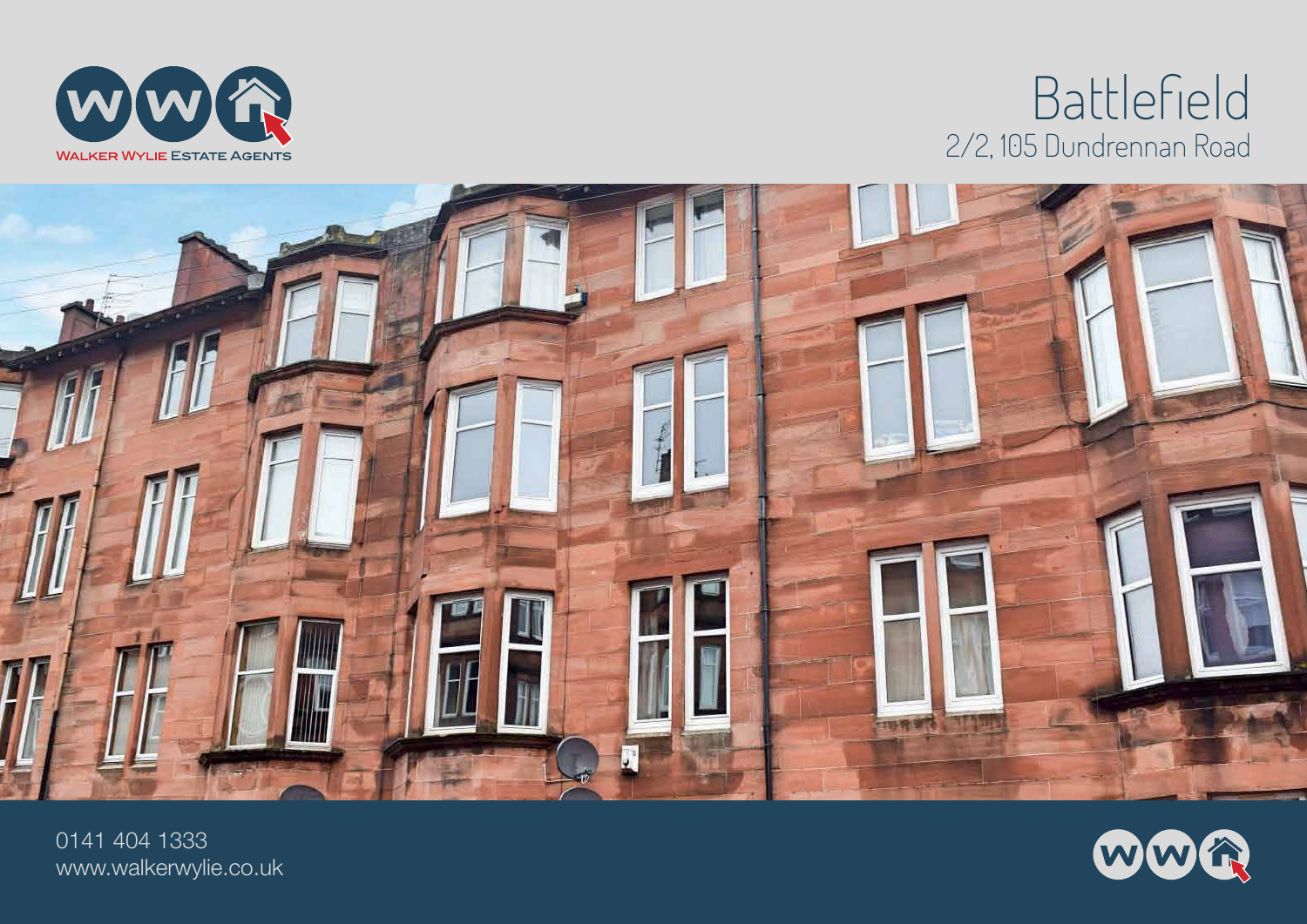







# One of the finest examples of a refurbished period flat to grace the market in recent years

Occupying a sought after position within Battlefield to the overall size and layout of the property, however in and offering extensively refurbished accommodation brief the accommodation extends to: inviting reception throughout, this larger style two bedroom period flat hallway with large walk-in storage cupboard; delightful enjoying close proximity to a host local amenities and front facing lounge with large bay window formation, excellent transport links into Glasgow City centre.

Located on the second floor of a traditional red sandstone a range of quality wall and base mounted units and tenement building, the apartment benefits from a secure complimented by an impressive range of integrated door entry system, new gas fired central heating system appliances; expansive double bedroom to the rear with combination boiler and double glazed windows with bespoke alcove store cupboard and access to throughout. While externally, this stylish flat benefits conveniently positioned utility room with built in washing from a particularly well maintained communal resident's machine and wall mounted wash hand basin; second garden to the rear of the building which provides both generously proportioned double bedroom to the front drying facilities and refuse stores.

comprehensively refurbished from top to toe with a high suite with mixer shower over bath. level of care and attention to detail. The true success of said refurbishment lies within our clients determination to In conclusion, this is one of the finest examples of a sympathetically restore and reinstate an array of period traditional Glasgow tenement which is presented to features and successfully blend them with a range of market in beautiful condition throughout and is pitched high specification fixtures and fittings.

This spacious period apartment has been refitted luxury designer bathroom comprising three piece alcove storage and original period fireplace detail; brand new thoughtfully designed kitchen fitted with permitting ample space for free standing wardrobes and to complete the overall accommodation there is a

The enclosed floor plan will give you a good indication locale.

perfectly for the young professional buyer seeking refurbished period accommodation within a fantastic



0141 404 1333 www.walkerwylie.co.uk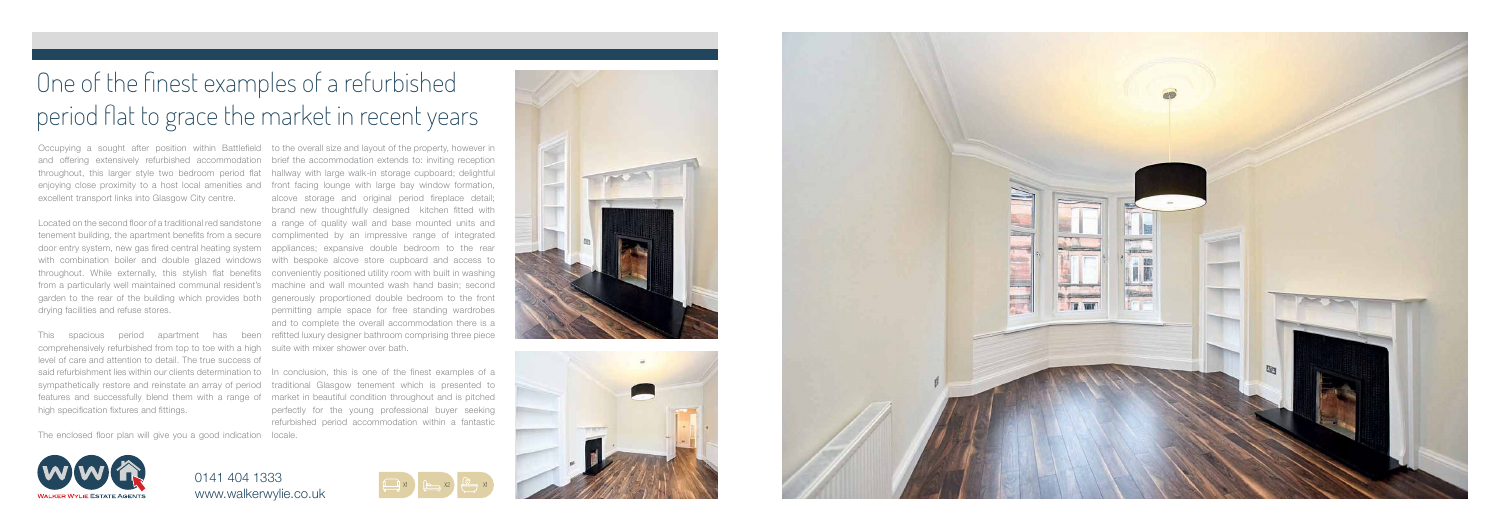





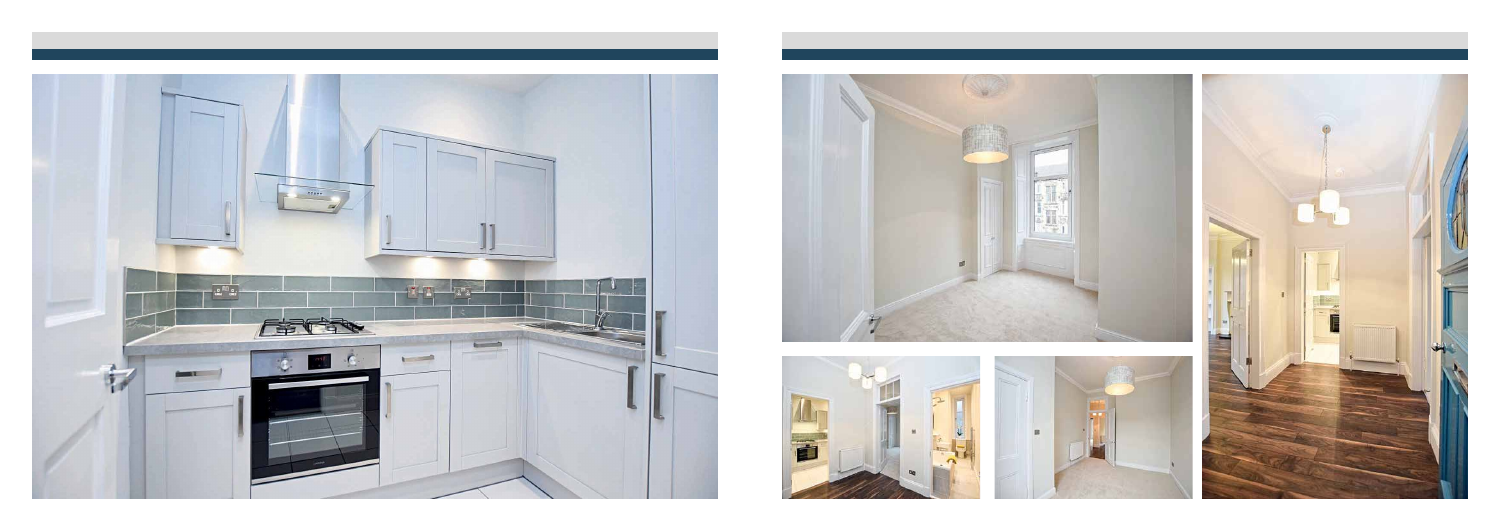